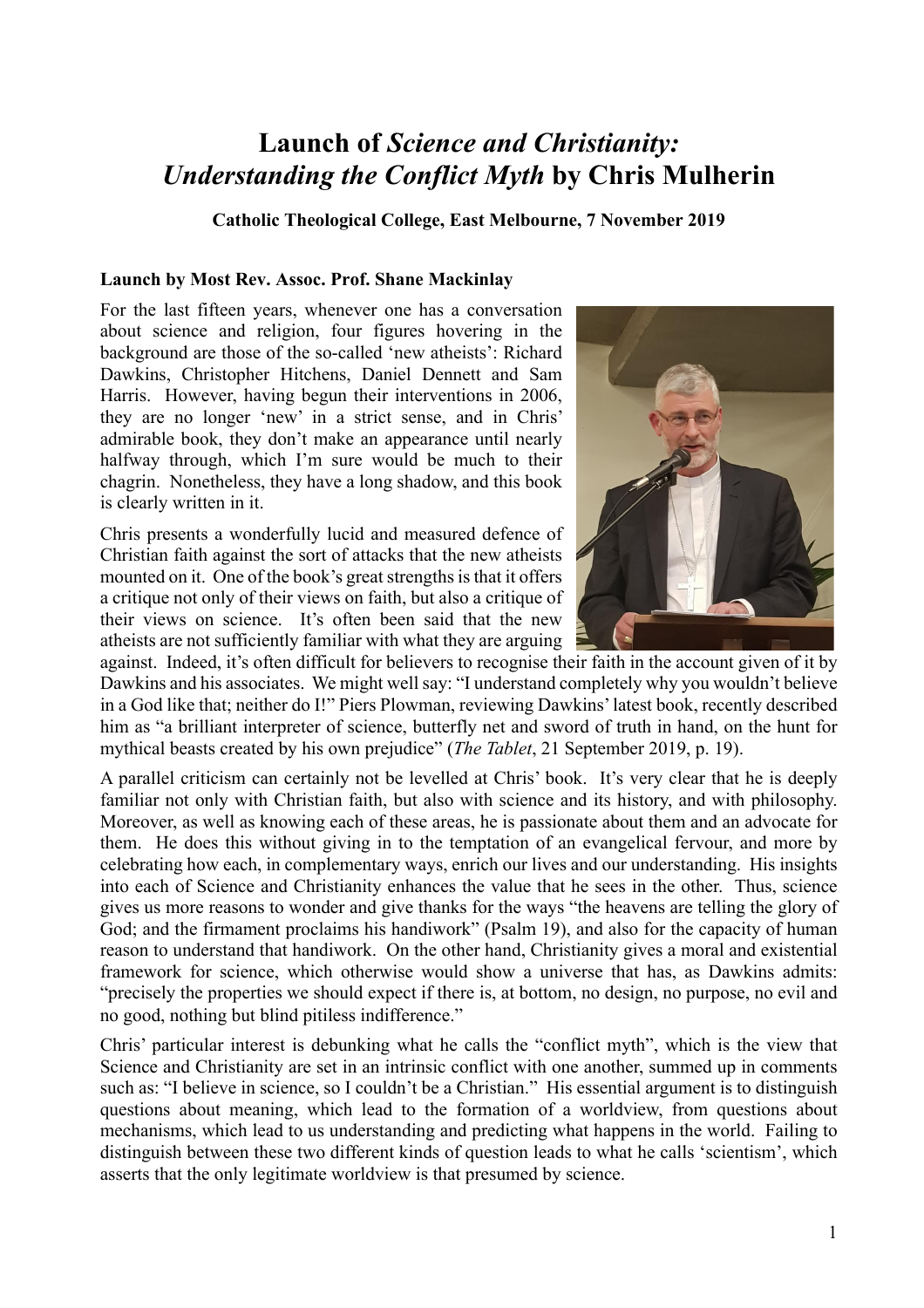Chris analyses the basis of scientism as a careless and irresponsible approach to naturalism. All science engages in 'methodological naturalism', which describes the foundations of the scientific method: namely, scientific questions can be addressed by investigating the "properties of measurable material phenomena" without reference to any possible spiritual dimension. This presumes that the world as it is naturally given is ordered, that experiment and observation are a valid and reliable basis for theories, and that human reason has the capacity to assess observation and arrive at understanding and predictions about the world. Chris argues that naturalism becomes a problem when this methodological naturalism slides across into Naturalism as a worldview or, if you like, 'ontological naturalism' (though I hasten to add that Chris avoids technical philosophical language like that). Naturalism as a worldview asserts that scientific experiment and confirmation are the only basis for truth and validity in *every* question, not just in scientific questions. However, Naturalism is inherently self-contradictory, as this very assertion cannot be proven by scientific experiment or observation. It is a worldview that has been merely asserted, and cannot be proved scientifically. Chris describes this worldview as 'scientism'. While there is clearly intrinsic conflict between *scientism* and Christianity, Chris argues convincingly that there is no intrinsic conflict between *science* itself and Christianity, as science relies only on *methodological* naturalism and not on the worldview of *ontological* Naturalism.

With commendable even-handedness, Chris also describes the religious parallel to Naturalism, in the equally fundamentalist approach of those who absolutize a literalist reading of the bible. This leads to a worldview evident in the various forms of creationism, which insist that the bible is the only basis for truth and validity in every question, not just in religious or moral questions. In this context, Chris quotes Galileo's pithy observation that "The bible teaches how to go to heaven, not how the heavens go."

This is a relatively short text, but it is informed by a thorough knowledge of science, philosophy and religion. Chris carries this knowledge lightly and avoids labouring his points, but he gives very careful and clear attention to nuances such as:

- The different meanings of science through history and between different branches of science;
- The limitations of scientific enquiry, both in practice and in principle;
- The 'truth' status of scientific hypotheses, which are always subject to the problem of induction, because we can never be certain that the next observation might not prove them wrong, as happened when black swans were incoveniently discovered in Australia in 1697, thus disproving the hypothesis held universally until then that all swans were white;
- The epistemological and ontological presuppositions that provide a foundation for the scientific method;
- And even the different literary genres that are to be found in the bible.

It is clear that Chris is a fine teacher and communicator: he writes clearly, directly and with great accessibility. He also includes exemplary sign-posting at every point, and helpful questions for discussion at the end of each chapter. The text is complemented by stunning photos, and a consistently attractive and layout, of which the publisher should be proud. It also has seventeen enlightening articles that could stand alone on aspects of science such as quantum mechanics and DNA, and on historical figures with insights into the relation between science and religion, ranging from Augustine and Galileo to Darwin and Polkinghorne.

I failed to locate a single typo, which reflects the care with which the book has been produced. It is very much a book for the twenty-first century, with the images, stand-alone articles and discussion questions indulging all the demands for stimulus of a generation accustomed to a limited attention span. Yet, despite so many moving parts, Chris maintains an absolutely clear purpose and a direct line of argument that runs from the beginning of the book to its end.

I am very pleased to launch Chris Mulherin's *Science and Christianity*, and I warmly commend it to you.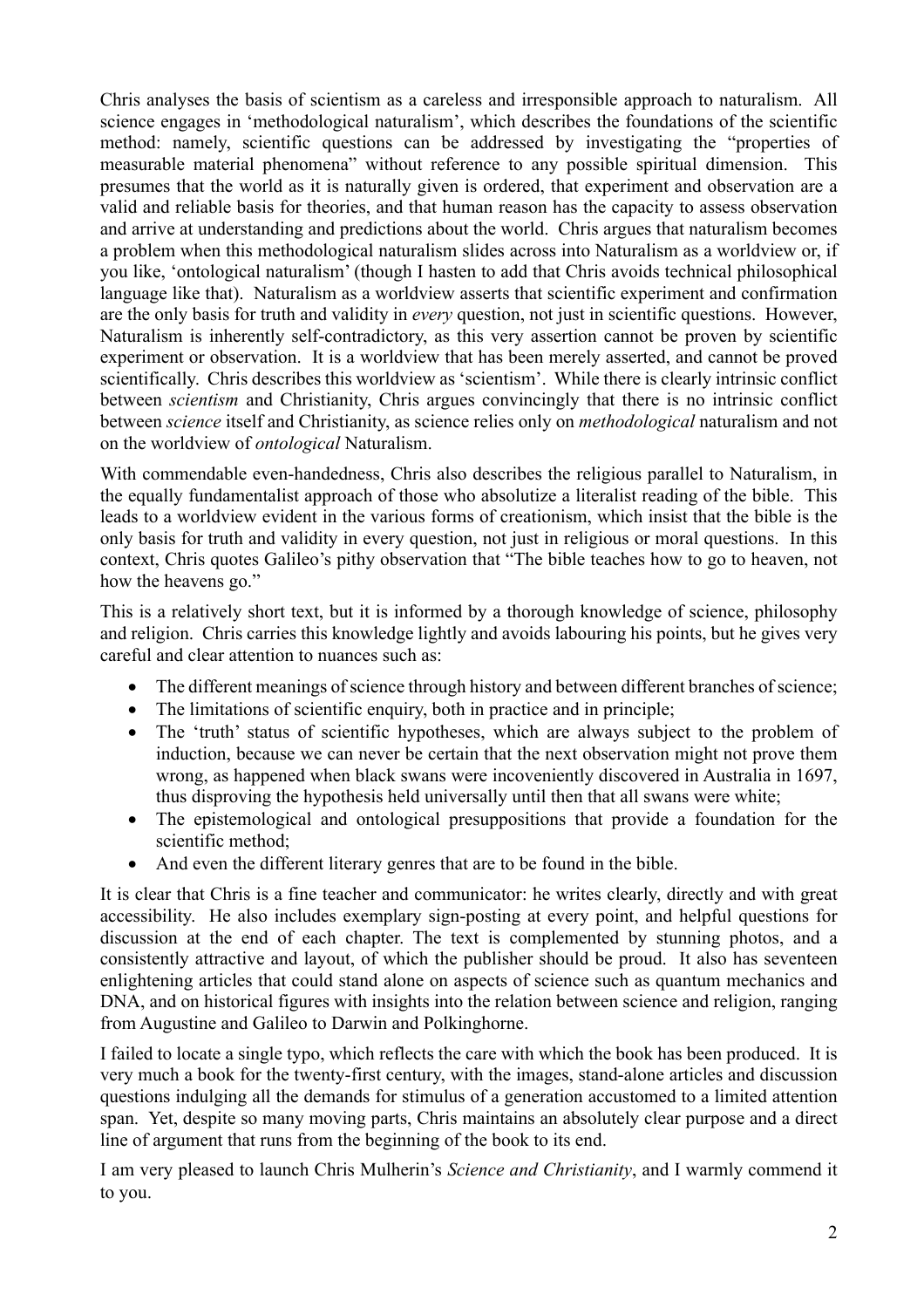## **Response by Chris Mulherin**

Thank you so much for joining in this celebration. I do hope you enjoy yourselves, mingle and partake of the spread.

Publishing a book, even a slim one such as tonight's specimen, comes at the end of a journey. It's a journey which starts long before the writing begins and it involves many people. So it's appropriate to tell some of that story and also to thank those people who have contributed indirectly to this book along the way.

Firstly, thank you Shane—Bishop Shane—for launching the book in such splendid fashion. Of course I never expected that Australia's newest Catholic bishop would be launching my book; it is an honour.

So, how does an evangelical Anglican finish up launching his book at Catholic Theological College? And by a Catholic bishop no less? An odd thing indeed, you might say. Well, the story of this book is wedded to the story of my doctoral thesis. Mind you, the academics here will say that this certainly doesn't look like a thesis-to-book offering. However you'd be surprised at the hidden intertextual references here to Polanyi, Heidegger and Gadamer.

About 12 years ago, soon after returning from our adventures in Argentina, I started a master's degree under the able supervision of Brian Edgar at what was then Bible College of Victoria. My interest was in the relationship between scientific knowledge and other sorts of truth claims such as the claims of the Christian faith. I have always been interested in the science–faith relationship and convinced that there was no conflict.

Soon it was apparent that I wanted to upgrade to a doctorate, and the upgrade essay was sent to Shane, who was the head of philosophy here at CTC. Then two things happened: first, Shane did a meticulous job assessing my upgrade essay. And secondly, it dawned on me that doing my doctorate through what was the Melbourne College of Divinity meant that I could apply for an Australian postgraduate research scholarship. To cut a long story short, with Brian's blessing, I asked Shane about supervising me; I moved to the MCD; Shane arranged a little teaching work; Shane became master of CTC, and I now have a two-day a week job here teaching philosophy.

I should say one last thing about Shane's supervision … Many of you know that very early in my doctorate we lost our oldest son Ben to cancer. This book is dedicated to the memory of Ben.

Shane's pastoral care, and also his patience with a grieving and very unproductive doctoral candidate, was an essential part of me surviving that first year or two after Ben's death.

So, in short, CTC has been very hospitable to this low Anglican. And I'm sure I am the only person in history to have taught concurrently at both CTC and Ridley College.

Well, that is a long thank you to now Bishop Shane and also to CTC, under the able leadership of a new Master, Fr Kevin Lenehan. Thank you to you both and to all the CTC people here tonight who have received this theological foreigner so warmly, and borne with my ups and downs and eccentricities. Let me say thank you too to Martin and Sarah and Jill and other CTC people who have done the organising for this event; I am very grateful.

And I should mention Cal Ledsham who is teaching in another part of the building tonight and who wanted his apologies minuted. Cal is now head of philosophy. He's a medieval scholar who prefers his texts and his church services in Latin. But despite such quirks, he has also been a great encouragement to me.

Thank you also to all the other people who have encouraged me along the way, and most especially Lindy who probably doesn't want to be mentioned tonight. Thank you darling and thank you to our boys and their wives and of course to our grandsons who had very little to do with this book but they have come to cheer us along.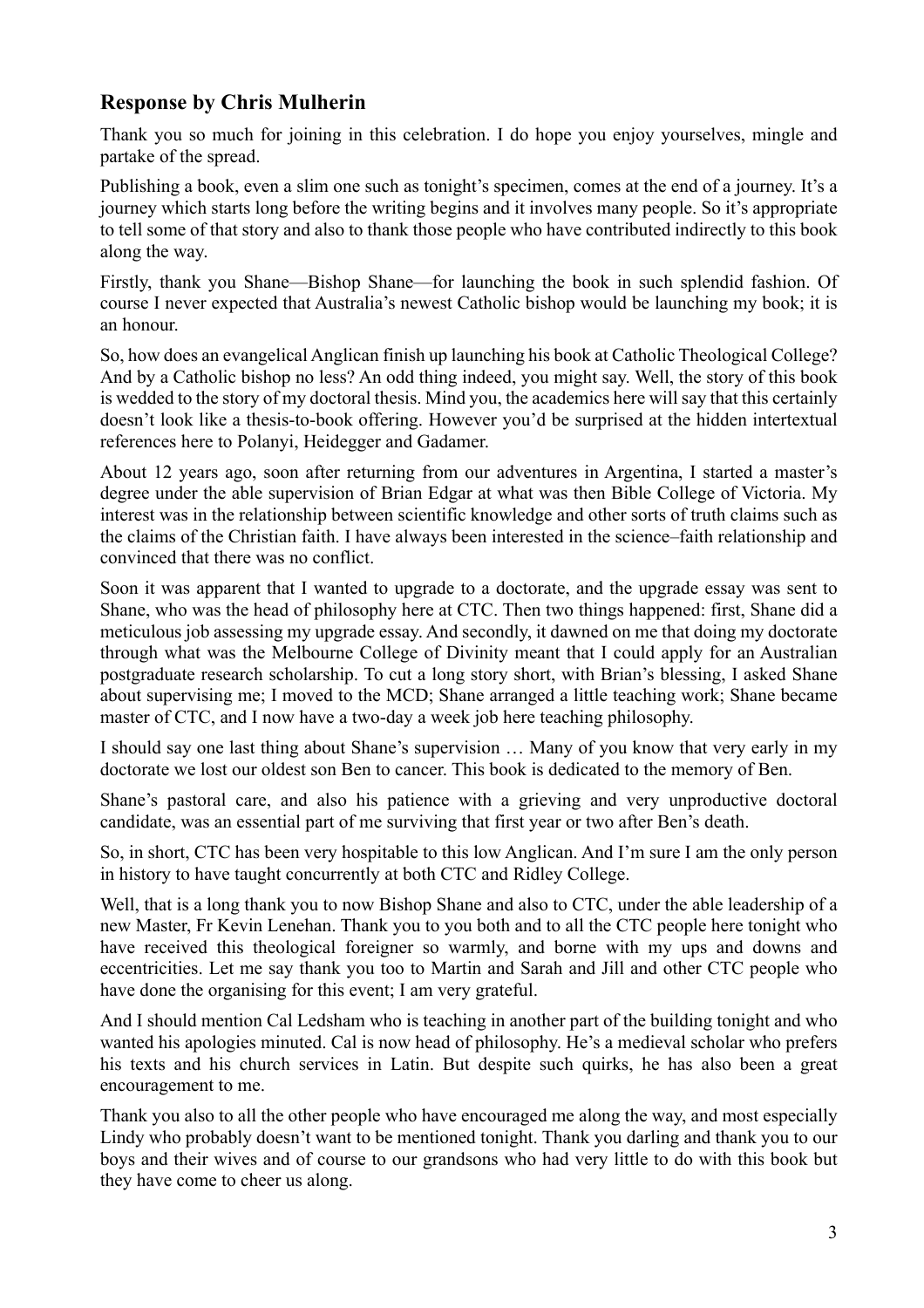My thanks too to Garratt Publishing for inviting me to write the book—David, Rose, and Karen, are here with us tonight and will happily sell you a copy.

Finally, thank you to the supporters of ISCAST–Christians in Science and Technology. Through their support in recent years I have been paid to manage the organisation as we promote a healthy dialogue between science and Christian faith in Australia. If you are interested in such things, please do subscribe to ISCAST news. There are sign-up sheets on the tables. Or even better, become a financial member or a donor.

Enough thank yous. I haven't mentioned all the people I would like to but I must move on.

Why did I write this book? If it's not clear already, let me briefly tell you. No, it was not a get-richquick scheme. I wrote it because I am still a missionary at heart and I want to change the world for the glory of God. Well, that sounds a little highbrow, but the sentiment is clear.

As we're wont to say in ISCAST circles, in an increasingly global and secular scientific culture, the science–faith conversation is at the cutting edge of Christian engagement. You all know well that the so-called conflict thesis is alive and thriving. The oft-repeated phrase in schools and universities is "I believe in science so I couldn't be religious." And in churches, many Christians fear that a strong affirmation of science would be detrimental to their faith.

So, I wrote this book to help that conversation. To use the word in its technical sense; it is an apologetic work. It is designed to be useful in the street and in the marketplace. Let me give you an example.

Yesterday I got back from the Gold Coast where I spent four days at The Southport School. I spoke to 1000 secondary boys in chapel services and in Life and Faith classes. As he drove me to the airport, Father Jonathan the chaplain said, "We should spend more time on these issues in our curriculum. You don't know any material we could use do you?" I told him I knew just the thing.

So, I wrote this book to serve the church and to offer some tools to challenge those who are antagonistic to the Christian faith; people who have weaponised science in their crusade. That's why it is written in the style it is, designed to be accessible, with lots of bite-size bits and questions for discussion.

At this point I am going to ask Philippa Lohmeyer-Collins if she would lead us in a prayer. A prayer that this book will serve that purpose.

Philippa is the chaplain at Mentone Girls Grammar and she has done some fascinating classes helping even primary students come to grips with science and faith. Thanks Philippa.

## **Prayer by Rev. Philippa Lohmeyer-Collins**

*Dear God, Father, Son and Holy Spirit,*

*You spoke and this world came into being.*

*You spoke and the waters parted and land formed.*

*Your word is a light to our path.*

*You, God, value words. You have given us speech to enjoy and share.*

*We give thanks for Chris Mulherin and the time and thought and prayer which has gone into the writing of this book.*

*We give thanks for his learning and insight into how we think about this world, its laws and activities in the natural world and the intersection with you.*

*We pray that this book would be read widely and thoroughly.*